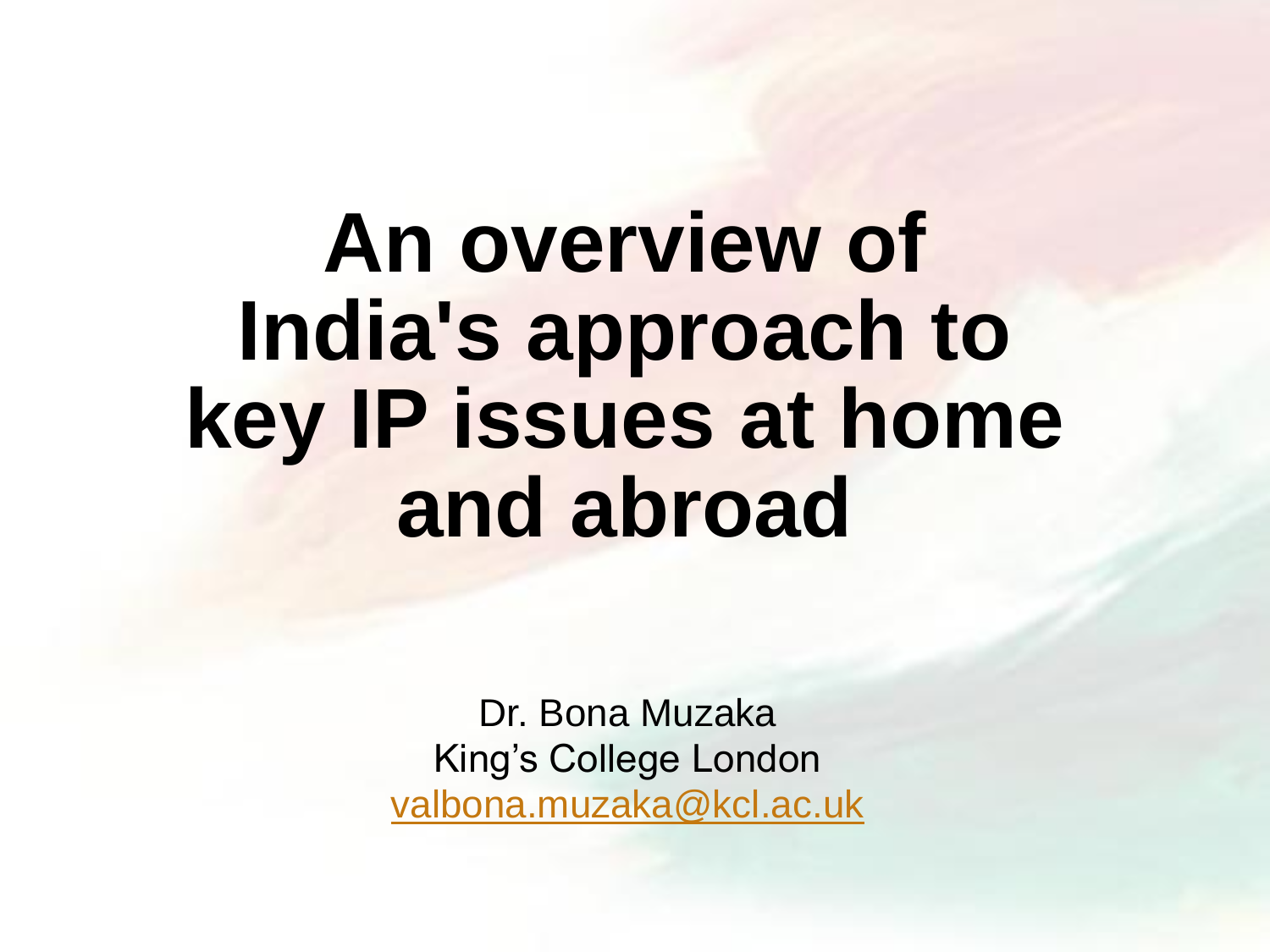### Why Intellectual Property?

Why India?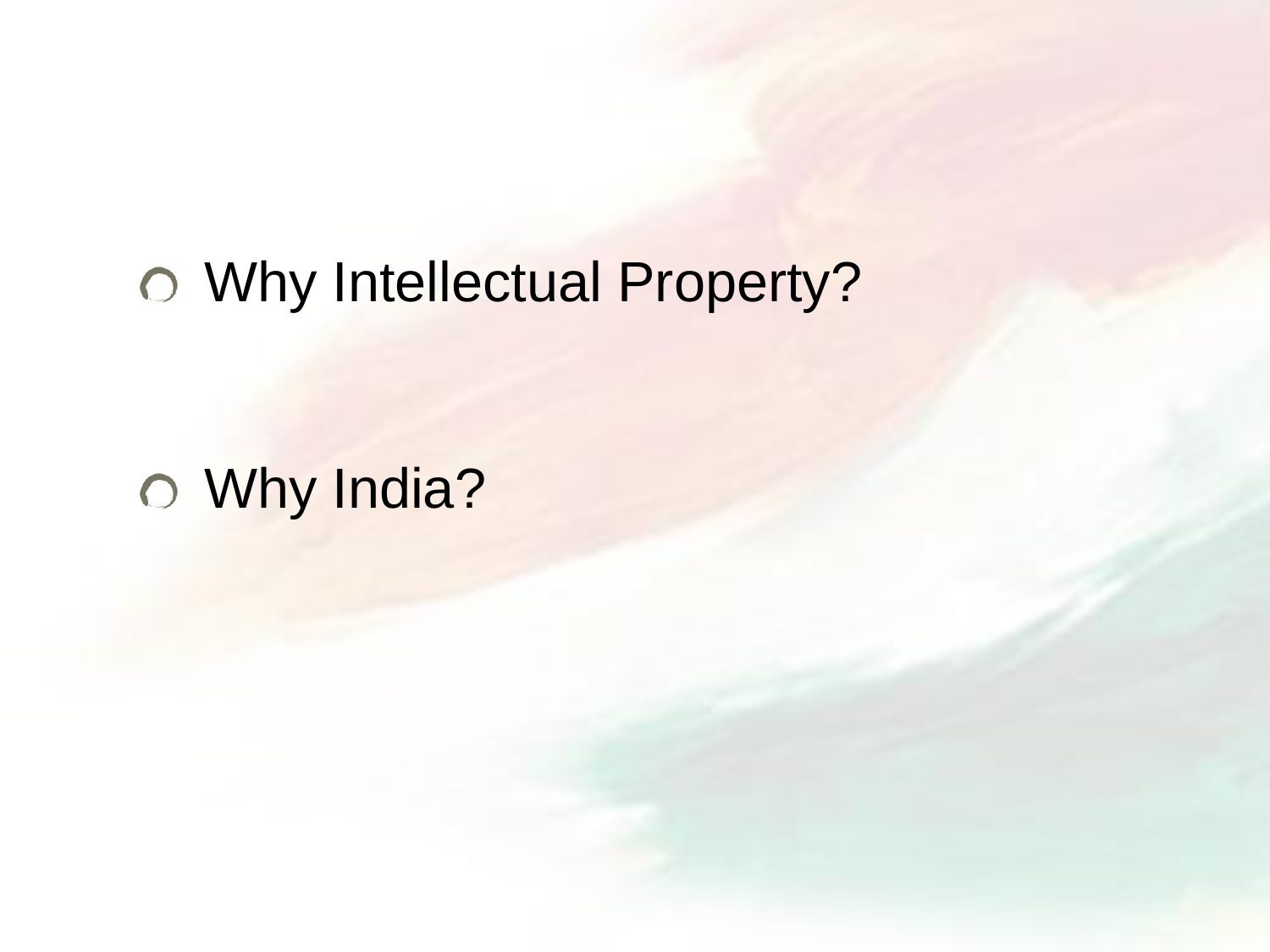## **Key IP issues at International Fora: IP and access to medicines**

- WTO (TRIPS Council, since late 1990s; DSM cases incl. India and  $\bigcap$ Canada; Compulsory Licenses for Export – para.6 mechanism)
- WIPO  $\bigcap$ 
	- Development Agenda, at the Standing Committee on Patents, 2011, on  $\bigcap$ issues of patent and public health, technology transfer, patent quality, opposition systems, exceptions and limitations to patent rights
- WHO (IPRs and R&D since 2003; R&D Treaty for neglected diseases  $\bigcap$ idea since late 1990s, proposal by scientists supported by Kenya and Brazil in 2005)
	- Support for the WHO R&D treaty not strong (contribution 0.01% GDP  $\bigcap$ US\$ 172,711,110 - yr2010) at the WHO and BRICS Health Ministers in Delhi Jan 2013
- UN Political Declaration on HIV/AIDS and UN Declaration on Non  $\bigcirc$ Communicable Diseases (both 2011) – language of Doha flexibilities lost, despite support from India and Brazil
- UNITAID (patent pools since 2008, ideas circulating from 2002)  $\bigcap$ 
	- India not a signatory/member $\bigcirc$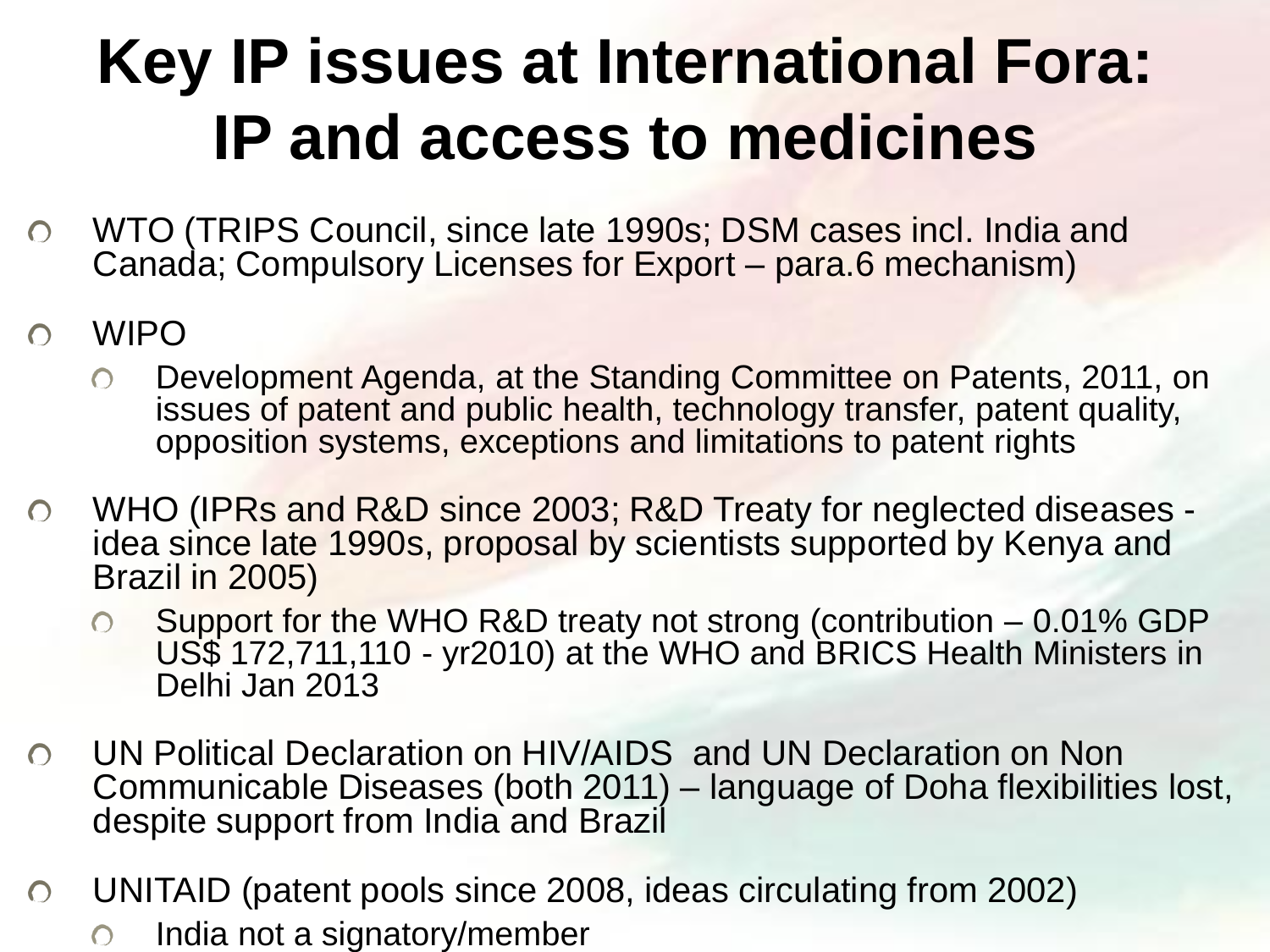## **IP and access to medicines in India**

- Around 1% GDP spent on healthcare, lack of universal coverage, 68% pay out-of-pocket (50-80% spent on drugs) hence, reliance on cheap generics (1970 Patent Act) and price controls for essential medicines (though number low)
- Generic industry important to Indian economy (1,55% GDP, 13-  $\bigcirc$ 14% growth rate, 4.2 million employees); pharmaceutical policy part of industrial policy
- The above, plus keen mobilization by generic industry (IPA) and civil society (NWGP) from mid-1990s instrumental for key flexibilities Indian patent law:
	- Section 3(d) patentability criteria (but yes to patentability of  $\bigcirc$ micro-organisms)
	- Pre- and post-grant opposition  $\bigcirc$
	- Compulsory license (not used until 2012, although 2007-10 1053  $\bigcap$ patents)
	- Parallel import (exhaustion doctrine) although not very clear  $\bigcirc$
	- No data exclusivity (Bolar +) $\bigcap$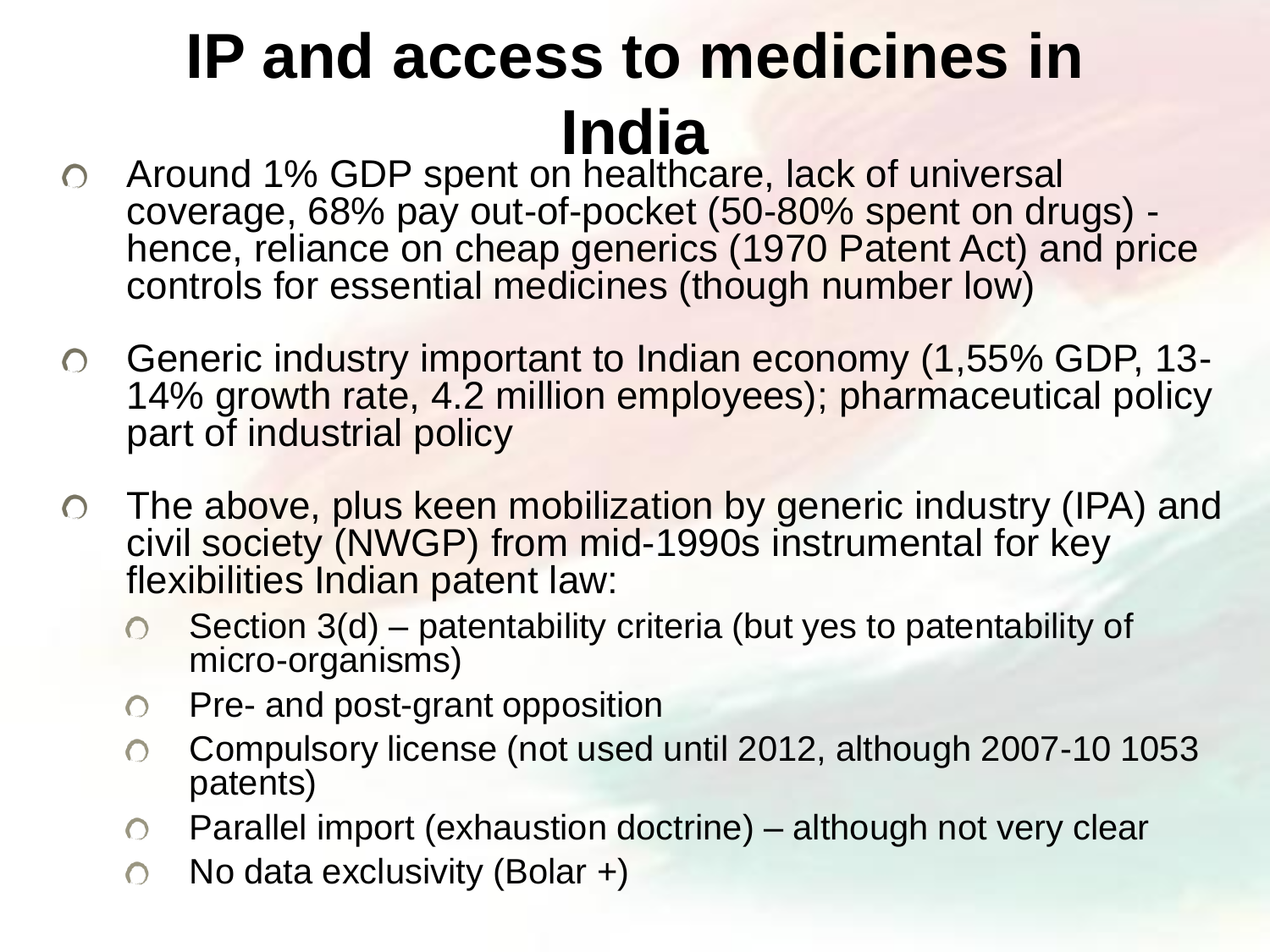## **IP and access to medicines in India**

#### Legal challenges  $\bigcap$

- WTO (1999) mailbox instituted, but only a few EMRs granted (Section 11A)
- Domestic cases Novartis (3d, at Supreme Court); Roche  $\bigcirc$ (appealing patent rejection for cancer drug); Gilead Science appealing patent rejection for HIV drug); Bayer appealing compulsory license (against Natco at IPBA and Cipla at Delhi High Court)
- $\circ$  Patent Office interpretation of section 3(d); recently gained status as ISA under the Patent Cooperation Treaty plus foreign PO assistance
- Fragmentation and changes in the generics sector  $\bigcirc$

#### Other pressures:  $\bigcirc$

- US Special 301  $\bigcirc$
- In-transit drug seizure, EU  $\bigcirc$
- ACTA, EU-India FTA  $\bigcap$
- WTO Trade Review Mechanism  $\bigcap$
- Indirect pressure (official trade delegations and industry pressure)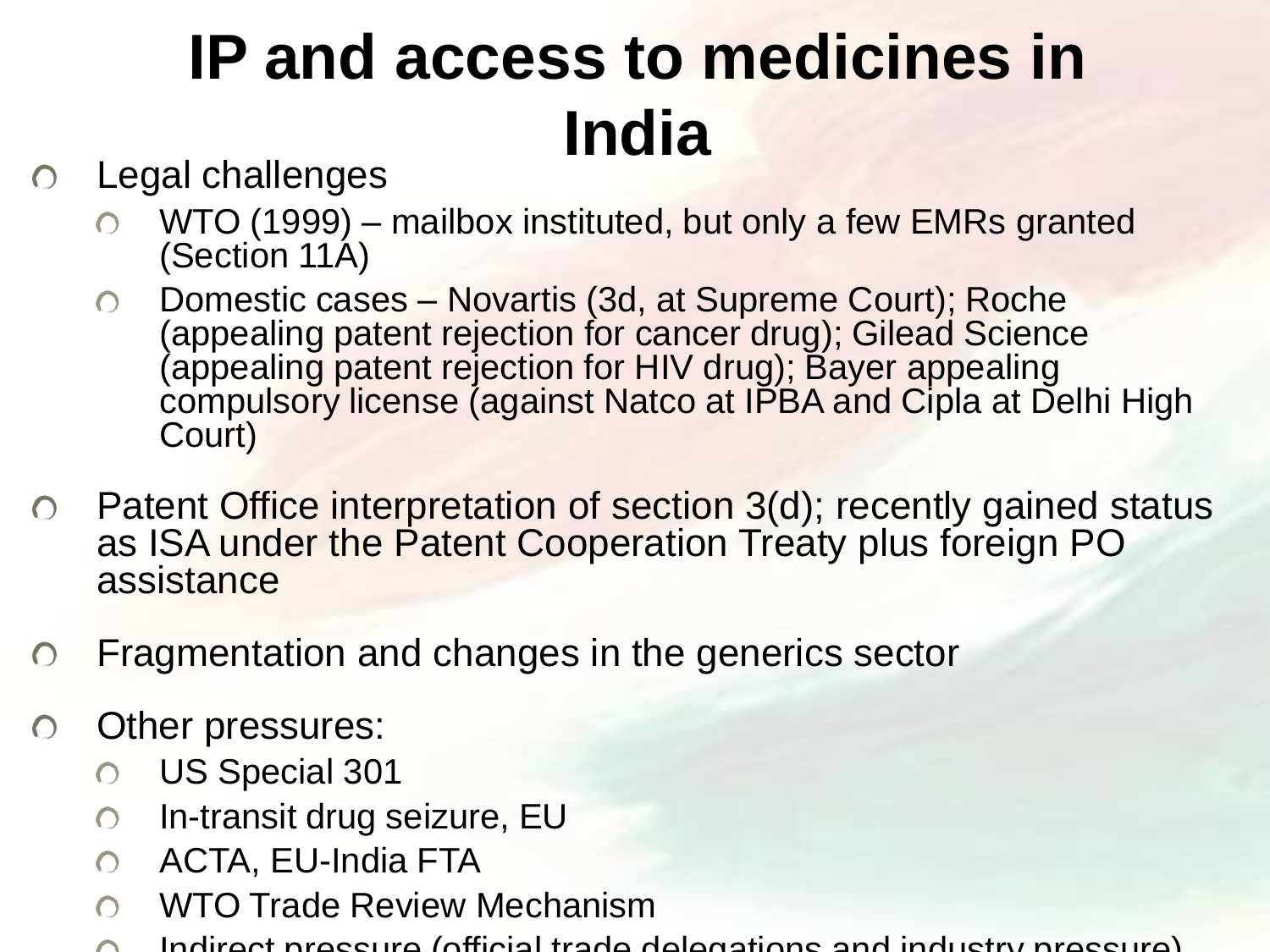### **Key IP issues at International Fora: IP and Genetic Resources + Associated Traditional Knowledge**

#### WTO TRIPS Council

- $\bigcap$ Late 1990s, Review of Art 27.3 and relation between TRIPS and CBD – emergence of demands for obligatory disclosure of origin (DOO) since late 1999 (India and Brazil amongst key *demandeurs* as Megadiverse countries)
- WIPO Inter-governmental Committee on GRs, TK and TCE,  $\bigcirc$ established since 2000 – slowest progress on GR front
- CDB (1992) establishes principle of sovereignty rights over  $\bigcirc$ GRs and benefit-sharing; several countries, incl. India introduce legislation to regulate such access
	- Signals abandonment of support by developing countries for principle of GRs as common heritage of humankind (as stated in FAO's International Undertaking on Plant GR, 1983 – FAO 2001 Treaty brings the Undertaking in line with CBD)
	- CBD Nagoya Protocol added in 2010 (India played key role) set up system to deal with access and benefit sharing rules – by most accounts, a weak system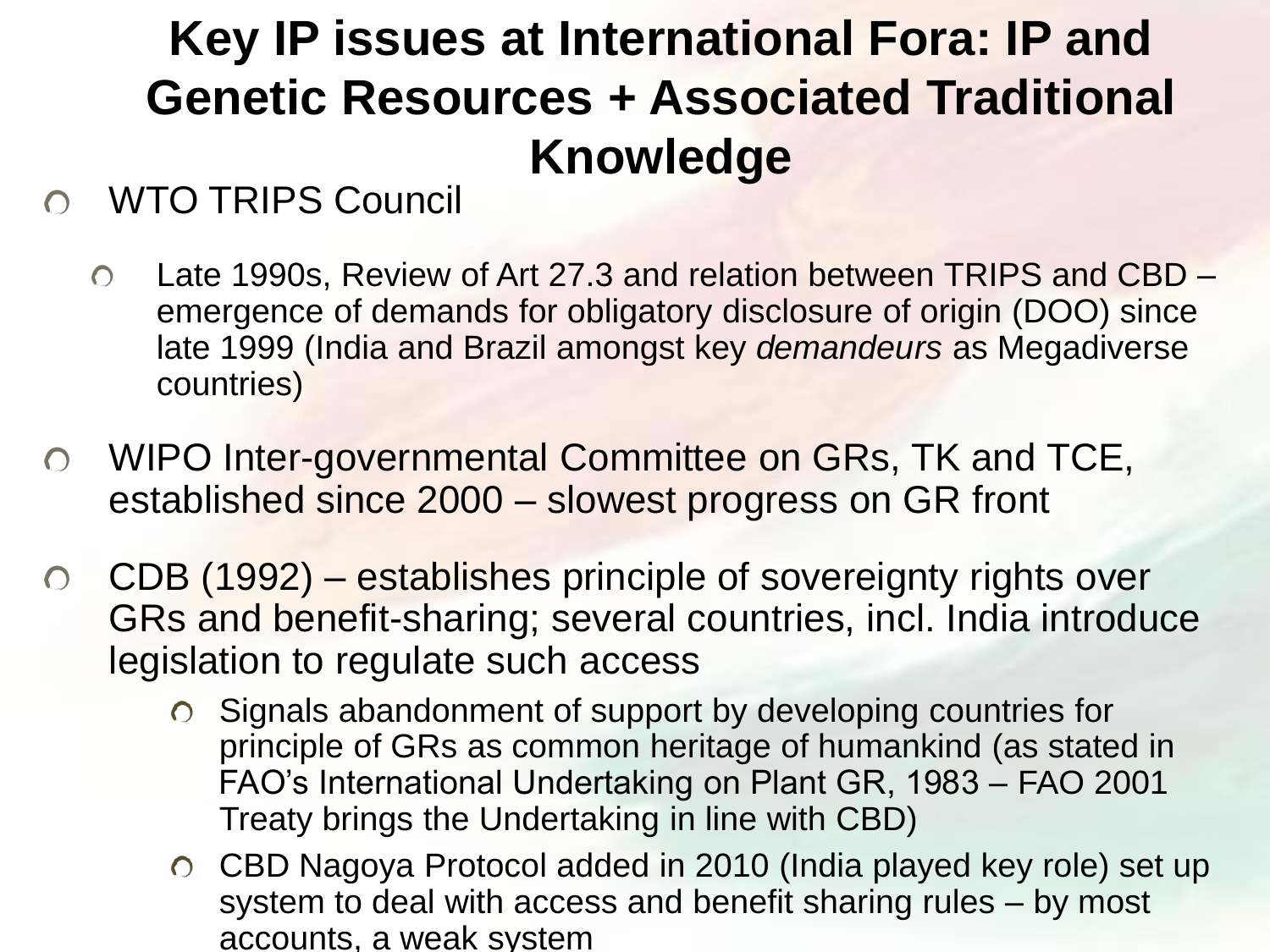#### **IP and Genetic Resources + Associated Traditional Knowledge in India**

- $\circ$  High hopes for biotech sector as the next IT; desire to stop 'bio-piracy' and cash-in from rich GRs lead to India abandoning support for common heritage and 'no patenting on life' principle
- India adopted both offensive and defensive measures to  $\bigcirc$ deal with GR and associated TK :
	- Efforts to get TRIPS amended to include DOO/ efforts at WIPO IGC and CBD
	- Challenges to foreign patents based on GRs used widely in  $\bigcirc$ India (e.g. turmeric, basmati)
	- Patent Act Amendment excludes TK from patentability (but  $\bigcap$ not GMO)
	- Creates Traditional Knowledge Digital Library (TKDL) to  $\overline{O}$ avoid misappropriation and signs memoranda of understanding with key Patent Offices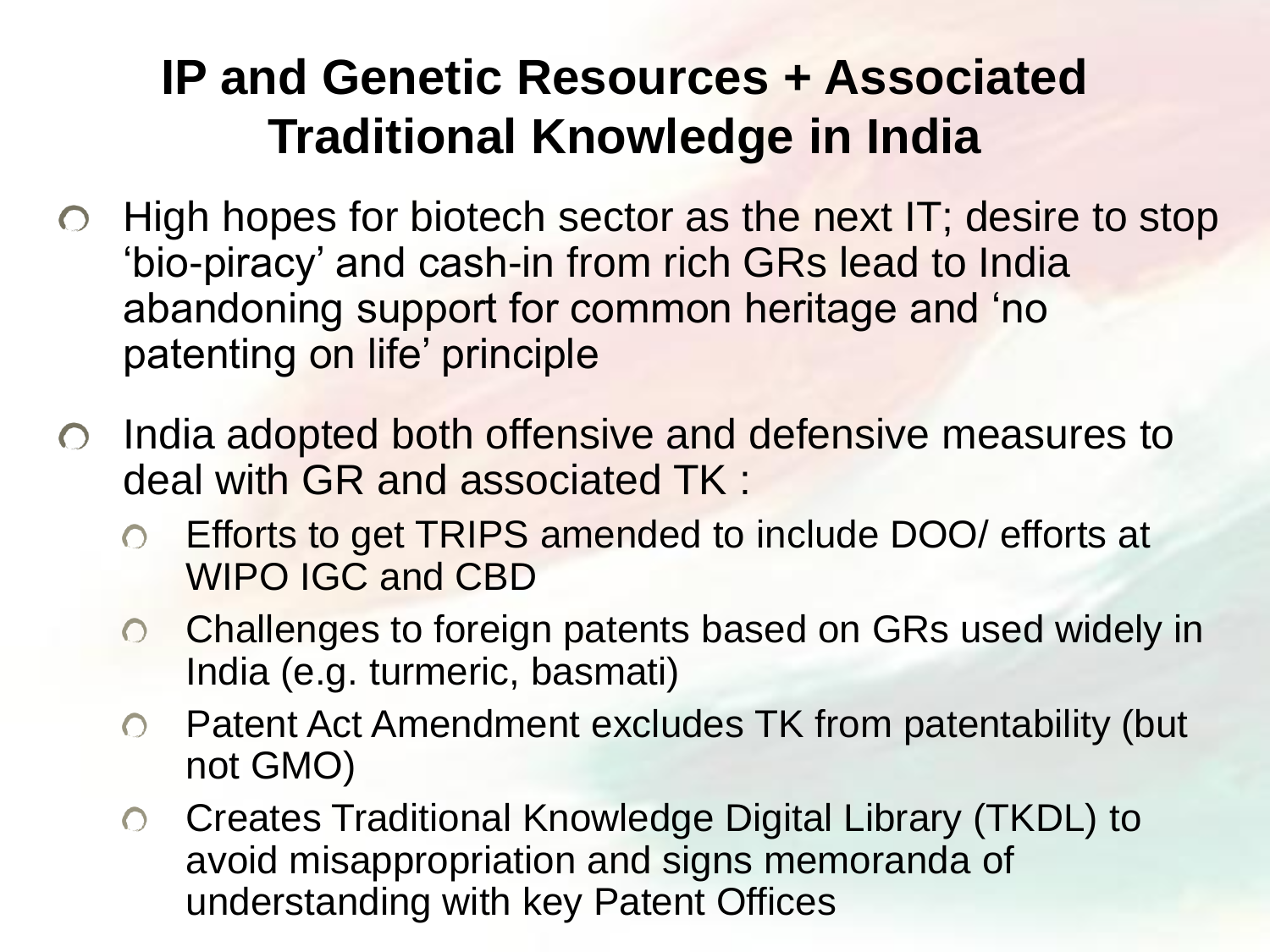#### **IP and Genetic Resources + Associated Traditional Knowledge in India**

- Biological Diversity Act (2002) pushed for largely by  $\bigcirc$ NGOs:
	- Brings Indian law in line with CBD  $\bigcirc$
	- Establishes access and benefit-sharing rules; National  $\bigcirc$ Biodiversity Authority (NBA) to oversee system
	- However, no request for PIC (prior informed consent) from  $\bigcirc$ communities and differential national treatment
	- NBA rules in 2009 introduce PIC and national treatment  $\bigcap$
	- Despite the fact that Patent Law excludes TK from  $\bigcirc$ patentability, there has been patenting of TK by public institutions, as well as patents on GRs, often without authorization by the NBA
- Complains about the Act (and 2009 Rules) and NBA duties  $\bigcirc$ ongoing efforts to amend the Act and provide a new system for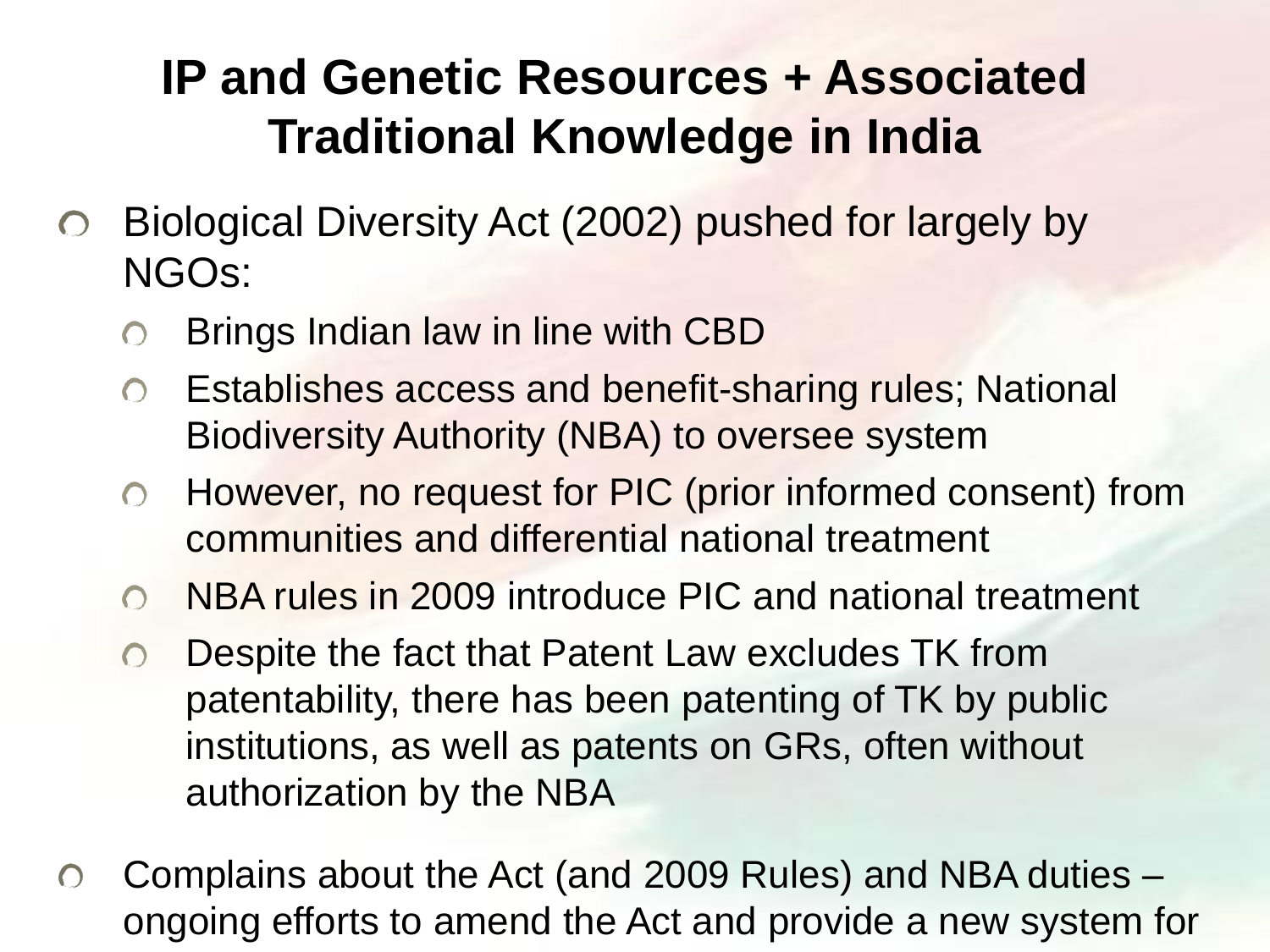#### **IP and Genetic Resources – the issue of plant varieties**

- o India is not a member of UPOV, despite considerable pressure on it and even an announcement (2002) by the government to apply for membership (currently 'frozen')
- Language of food security, biotech revolution, seed  $\bigcirc$ improvement, improving state of Indian agricultural sector – all played a role on both sides of the debate (between seed companies and NGOs)
- The PPVFR Act of 2001 reflects a compromise between these groups by:
	- Incorporating some UPOV 1978 and 1991 provisions for PBR  $\bigcirc$ (initially contemplating patents)
	- Introducing for the first time in a domestic law Farmers Rights to  $\bigcirc$ save/exchange/sell seed and apply for protection of their varieties
	- However, FRs provisions for varieties protection are difficult to  $\bigcap$ enact in practice
	- Industry is trying to use the currently debated Seed Bill to claim  $\bigcirc$ back some ground on PRR, plus pressure to join UPOV